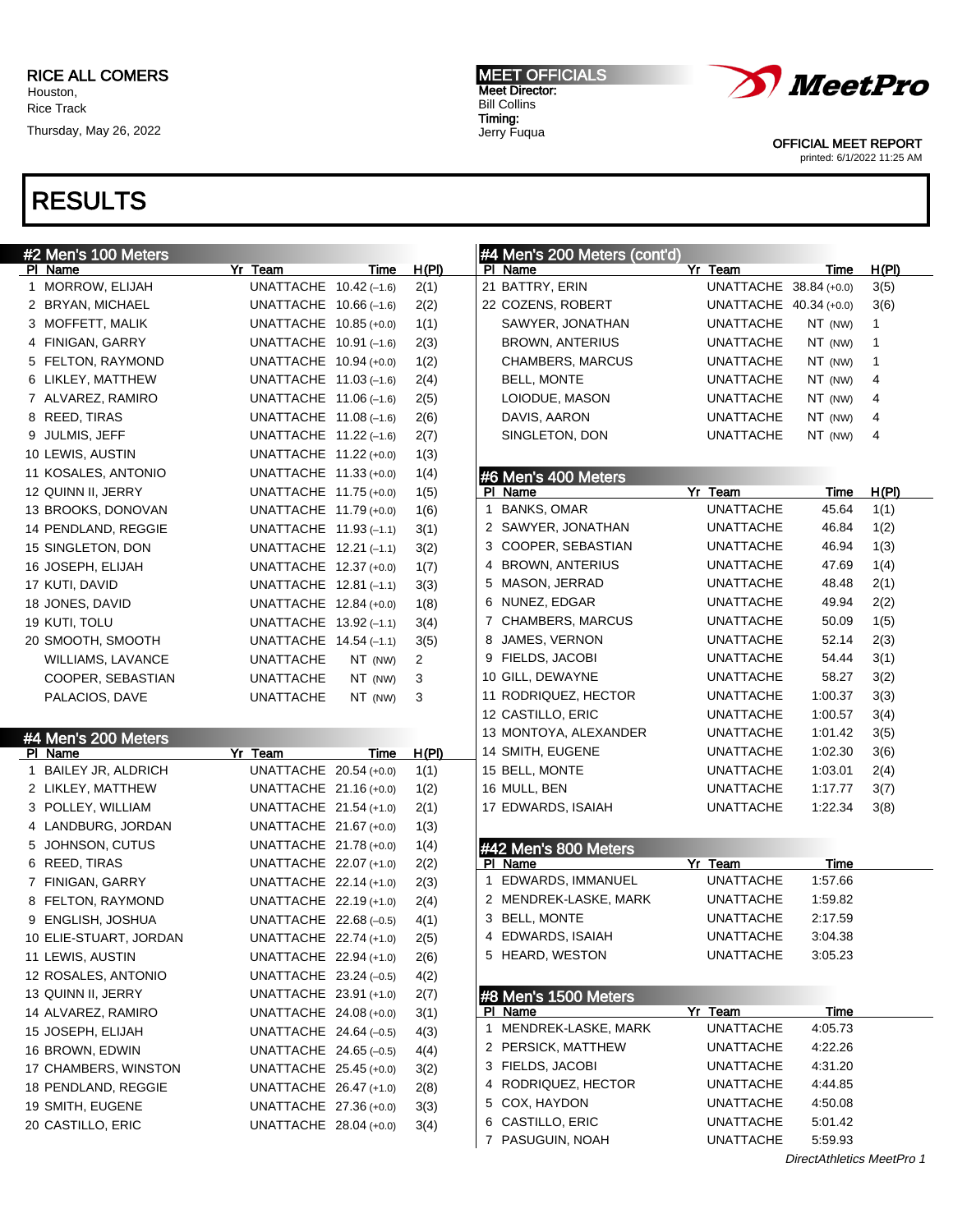Thursday, May 26, 2022

#### MEET OFFICIALS Meet Director: Bill Collins Timing: Jerry Fuqua



OFFICIAL MEET REPORT

printed: 6/1/2022 11:25 AM

### RESULTS

| #8 Men's 1500 Meters (cont'd)      |                                                    |               | #30 Men's Triple Jump (cont'd) |                             |                       |       |
|------------------------------------|----------------------------------------------------|---------------|--------------------------------|-----------------------------|-----------------------|-------|
| PI Name                            | Yr Team                                            | Time          | PI Name                        | Yr Team                     | Mark                  |       |
| COX, TOBY                          | <b>UNATTACHE</b>                                   | <b>NT</b>     | 3 MARTINEZ, BRYAN              | UNATTACHE 12.93m (+0.0)     |                       |       |
|                                    |                                                    |               | 4 PATTISON, DANIEL             | UNATTACHE 12.67m (+0.0)     |                       |       |
| #53 Men's 3000 Meters              |                                                    |               |                                |                             |                       |       |
| PI Name                            | Yr Team                                            | Time          | #32 Men's Shot Put             |                             |                       |       |
| 1 SHERRY, ART                      | <b>UNATTACHE</b>                                   | 11:33.64      | PI Name                        | Yr Team                     | <b>Mark</b>           |       |
| RODRIQUEZ, HECTOR                  | <b>UNATTACHE</b>                                   | <b>NT</b>     | 1 ASHFORD, KAYDEN              | <b>UNATTACHE</b>            | 8.61m                 |       |
|                                    |                                                    |               |                                |                             |                       |       |
| #51 MASTERS 300M HURDLES           |                                                    |               | #36 Men's Discus               |                             |                       |       |
| PI Name<br>1 BLAKEMORE, DAMON      | Yr Team<br><b>UNATTACHE</b>                        | Time<br>44.67 | PI Name<br>1 WRIGHT, LUTHER    | Yr Team<br><b>UNATTACHE</b> | <b>Mark</b><br>57.05m |       |
|                                    |                                                    |               |                                |                             |                       |       |
| 2 GARNER, REGGIE                   | <b>UNATTACHE</b>                                   | 45.42         | 2 ORLA, ALBERT                 | UNATTACHE                   | 51.20m                |       |
|                                    |                                                    |               | 3 CRIM, KAMERON                | <b>UNATTACHE</b>            | 44.33m                |       |
| #16 Men's 400m Hurdles             |                                                    |               | 4 GREEN, DUNCAN                | <b>UNATTACHE</b>            | 43.60m                |       |
| PI Name<br>1 BAILEY JR., ALDRICH   | Yr Team<br><b>UNATTACHE</b>                        | Time          | 5 BETHAE, JESSE                | <b>UNATTACHE</b>            | 43.13m                |       |
|                                    |                                                    | 49.83         | 6 ASHFORD, KAYDEN              | <b>UNATTACHE</b>            | 19.25m                |       |
| 2 POLLEY, WILLIAM                  | <b>UNATTACHE</b>                                   | 59.66         | LITTLE, MARK                   | <b>UNATTACHE</b>            | ΝM                    |       |
| 3 CHAMBERS, WINSTON                | <b>UNATTACHE</b>                                   | 1:01.56       | CURTIN, NICO                   | <b>UNATTACHE</b>            | <b>NM</b>             |       |
| 4 FISHCER, MATTHEW                 | <b>UNATTACHE</b>                                   | 1:01.68       |                                |                             |                       |       |
|                                    |                                                    |               | #38 Men's Hammer               |                             |                       |       |
| #1 Men's 1m Walk                   |                                                    |               | PI Name                        | Yr Team                     | <b>Mark</b>           |       |
| PI Name                            | Yr Team<br>UNATTACHE 9:42:12.00                    | <b>Time</b>   | 1 ORLA, ALBERT                 | <b>UNATTACHE</b>            | 68.03m                |       |
| 1 EDWARDS, ISAIAH                  |                                                    |               | 2 PEREZ, VICTOR                | <b>UNATTACHE</b>            | 42.50m                |       |
| 2 EDWARDS, JUDAH                   | <b>UNATTACHE 10:55:06.00</b>                       |               |                                |                             |                       |       |
|                                    |                                                    |               |                                |                             |                       |       |
| 3 MAYES, PETE                      | UNATTACHE 11:03:25.00                              |               | #40 Men's Javelin              |                             |                       |       |
| 4 KUMAR, RAM                       | UNATTACHE 12:17:26.00                              |               | PI Name                        | Yr Team                     | <b>Mark</b>           |       |
|                                    |                                                    |               | 1 LADNIER, RICHARD             | UNATTACHE                   | 44.77m                |       |
| #24 Men's High Jump                |                                                    |               | 2 AZARIAH, IBRAHIM-CBECKRO     | <b>UNATTACHE</b>            | 38.91m                |       |
| PI Name                            | Yr Team                                            | Mark          | 3 BROOKS, DONOVAN              | <b>UNATTACHE</b>            | 35.20m                |       |
| 1 LOIODUE, MASON                   | UNATTACHE 5' 4"                                    |               | 4 PATTISON, DANIEL             | <b>UNATTACHE</b>            | 33.58m                |       |
| 2 PATTISON, DANIEL                 | UNATTACHE 5' 2"                                    |               | 5 CURTIN, NICO                 | <b>UNATTACHE</b>            | 18.00m                |       |
|                                    |                                                    |               | 6 KIMBLE, KAMERON              | UNATTACHE                   | 12.46m                |       |
| #28 Men's Long Jump                |                                                    |               |                                |                             |                       |       |
| PI Name                            | Yr Team                                            | <b>Mark</b>   | #3 Women's 100 Meters          |                             |                       |       |
| 1 DAVIS, AARON                     | UNATTACHE $7.85m (-1.6)$                           |               | PI Name                        | Yr Team                     | Time                  | H(PI) |
| 2 FINIGAN, GARRY                   | UNATTACHE $7.41$ m (+0.0)                          |               | 1 DICKSON, CAMRYN              | UNATTACHE 11.59 (-0.3)      |                       | 1(1)  |
| 3 WILLIAMS, LAVANCE                | UNATTACHE 7.26m (-1.1)                             |               | 2 TAGOE, ANNIE                 | UNATTACHE 11.85 (-0.3)      |                       | 1(2)  |
| 4 HOOKS, DAMAGO                    | UNATTACHE $6.60m$ (-0.2)                           |               | 3 CLOUTIER-LEBLANC, MARTIN     | UNATTACHE 12.47 (-0.3)      |                       | 1(3)  |
| 5 WEDDERBURN, KOI                  | UNATTACHE                                          | $6.41m(-0.4)$ | 4 DERRICK, CHARNEY             | UNATTACHE 12.95 (+0.4)      |                       | 2(1)  |
| 6 PATTISON, DANIEL                 | UNATTACHE $6.21$ m (-0.1)                          |               | 5 RODGERS, SONI                | UNATTACHE 15.79 (+0.4)      |                       | 2(2)  |
| 7 BROOKS, DONOVAN                  | UNATTACHE $6.13m$ (-2.8)                           |               | 6 PRATHER, LUCIANA             | UNATTACHE $16.45(-0.1)$     |                       | 3(1)  |
| 8 QUINN II, JERRY                  | UNATTACHE $4.82m$ (-2.3)                           |               | 7 PRATHER, OLIVIA              | UNATTACHE 17.71 (-0.1)      |                       | 3(2)  |
| AZARIAH, IBRAHIM-CBECKRO           | <b>UNATTACHE</b>                                   | NM (NW)       | 8 GAMBLE, SARAH                | UNATTACHE $22.21(-0.1)$     |                       | 3(3)  |
|                                    |                                                    |               | KHAN, AMARIE                   | UNATTACHE                   | NT (NW)               | 1     |
| #30 Men's Triple Jump              |                                                    |               |                                |                             |                       |       |
| <b>PI Name</b>                     | Yr Team                                            | <b>Mark</b>   |                                |                             |                       |       |
| 1 CARTER, CHRIS<br>2 HOOKS, DAMAGO | UNATTACHE 17.21m (+0.0)<br>UNATTACHE 14.00m (+0.0) |               |                                |                             |                       |       |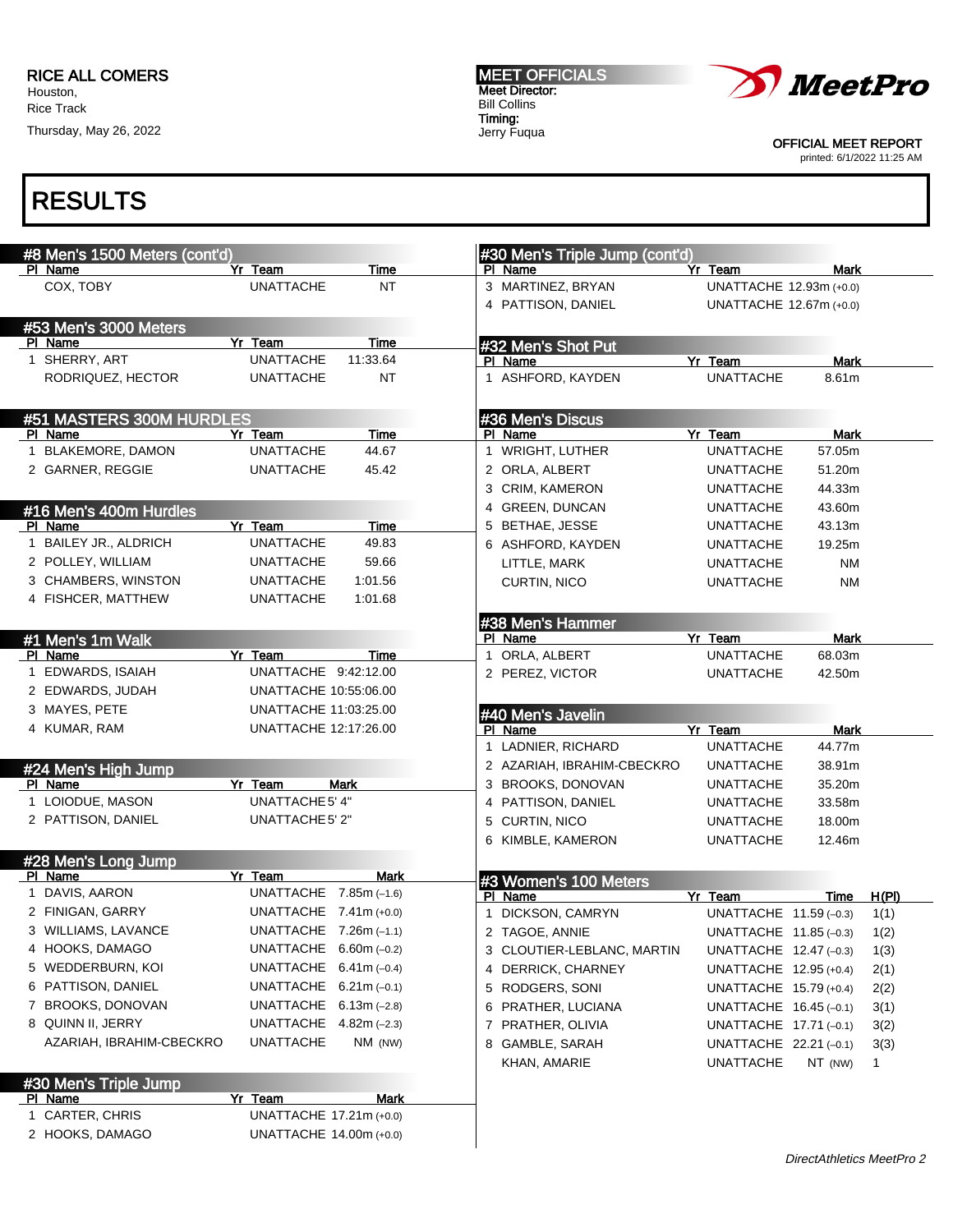# RESULTS

| #5 Women's 200 Meters      |                        |             |              |   | #50 Women's 100m Hurdles         |                             |                   |              |
|----------------------------|------------------------|-------------|--------------|---|----------------------------------|-----------------------------|-------------------|--------------|
| PI Name                    | Yr Team                | Time        | <u>H(PI)</u> |   |                                  |                             |                   | Wind: (-1.9) |
| 1 BISIOLU, HUISHA          | UNATTACHE 24.44 (+0.7) |             | 1(1)         |   | PI Name                          | Yr Team                     | Time              |              |
| 2 CLOUTIER-LEBLANC, MARTIN | UNATTACHE 25.76 (+0.7) |             | 1(2)         |   | 1 ZULUETA, JOURNEY               | <b>UNATTACHE</b>            | 17.24             |              |
| 3 DERRICK, CHARNEY         | UNATTACHE 26.48 (+0.0) |             | 2(1)         |   | 2 LAW, ANIYAH                    | <b>UNATTACHE</b>            | 19.22             |              |
| 4 JONES, CIERRA            | UNATTACHE 26.59 (+0.7) |             | 1(3)         |   | 3 MULL, LAUREN                   | <b>UNATTACHE</b>            | 27.79             |              |
| 5 BELL, MORIAH             | UNATTACHE 27.49 (+0.0) |             | 2(2)         |   |                                  |                             |                   |              |
| 6 RIVERS, BRIANNA          | UNATTACHE 27.67 (+0.0) |             | 2(3)         |   | #14 Women's 100m Hurdles         |                             |                   |              |
| 7 JACKSON, JARIAH          | UNATTACHE 28.64 (+0.0) |             | 2(4)         |   |                                  |                             |                   | Wind: (-1.9) |
| 8 FISH, STEPHANIE          | UNATTACHE 28.79 (+0.7) |             | 1(4)         |   | PI Name                          | Yr Team                     | Time              |              |
| 9 LAW, ANIYAH              | UNATTACHE 30.53 (+0.0) |             | 2(5)         |   | 1 MORGAN, AYANNA                 | <b>UNATTACHE</b>            | 13.93             |              |
| 10 RODGERS, SONI           | UNATTACHE 32.94 (+0.0) |             | 2(6)         |   | 2 TUTOR, SAVANNAH                | <b>UNATTACHE</b>            | 15.83             |              |
| 11 NICLAIR, LAUREN         | UNATTACHE 33.23 (+0.0) |             | 2(7)         |   | 3 BRYANT, CATE                   | <b>UNATTACHE</b>            | 18.61             |              |
| CANNON, MYLENE             | <b>UNATTACHE</b>       | NT (NW)     | $\mathbf{1}$ |   | FISH, STEPHANIE                  | <b>UNATTACHE</b>            | NT                |              |
| KNOWLES, KRISTINA          | <b>UNATTACHE</b>       | NT (NW)     | $\mathbf{1}$ |   |                                  |                             |                   |              |
| KHAN, AMARIE               | <b>UNATTACHE</b>       | NT (NW)     | $\mathbf{1}$ |   | #19 Women's 2000m Steeple        |                             |                   |              |
| TUTOR, SAVANNAH            | <b>UNATTACHE</b>       | NT (NW)     | 2            |   | PI Name                          | Yr Team                     | <b>Time</b>       |              |
|                            |                        |             |              |   | 1 NICLAIR, LAUREN                | <b>UNATTACHE</b>            | 8:36.42           |              |
| #7 Women's 400 Meters      |                        |             |              |   |                                  |                             |                   |              |
| PI Name                    | Yr Team                | Time        | H(PI)        |   | #52 Women's High Jump            |                             |                   |              |
| 1 CANNON, MYLENE           | <b>UNATTACHE</b>       | 55.87       | 1(1)         |   | PI Name<br>1 MCPHERSON, INIKA    | Yr Team<br><b>UNATTACHE</b> | Mark<br>1.42m     |              |
| 2 DICKSON, CAMRYN          | <b>UNATTACHE</b>       | 56.12       | 1(2)         |   | 2 HAWKINS, KENNEDY               | <b>UNATTACHE</b>            | 1.37 <sub>m</sub> |              |
| 3 KNOWLES, KRISTINA        | <b>UNATTACHE</b>       | 57.35       | 1(3)         |   | 3 STEEL, AMARIA                  | <b>UNATTACHE</b>            | 1.32m             |              |
| 4 BELL, MORIAH             | <b>UNATTACHE</b>       | 1:01.43     | 1(4)         |   | FOKOUR, MICHELE                  | <b>UNATTACHE</b>            | <b>NH</b>         |              |
| 5 JACKSON, JARIAH          | <b>UNATTACHE</b>       | 1:03.23     | 1(5)         |   |                                  |                             |                   |              |
| 6 STATEN, TISHA            | <b>UNATTACHE</b>       | 1:03.45     | 1(6)         |   |                                  |                             |                   |              |
| 7 STEEL, AMARIA            | UNATTACHE              | 1:07.26     | 2(1)         |   | #48 Women's High Jump<br>PI Name | Yr Team                     | <b>Mark</b>       |              |
| 8 ELLIS, ALAYA             | UNATTACHE              | 1:09.19     | 2(2)         |   | 1 ELLIS, AMYRA                   | <b>UNATTACHE 4' 4"</b>      |                   |              |
| 9 HAAVIKKO, HANNA          | UNATTACHE              | 1:16.33     | 1(7)         |   | 1 GILES, EVAN                    | UNATTACHE 4' 4"             |                   |              |
| 10 CURTIN, CRISTI          | UNATTACHE              | 1:22.19     | 2(3)         |   | 3 PATTERSON, SORAYA              | UNATTACHE 3' 8"             |                   |              |
| 11 GUERRERO, GABRIELLA     | UNATTACHE              | 1:29.16     | 2(4)         |   | 4 ZULUETA, JOURNEY               | UNATTACHE 3' 8"             |                   |              |
| LAW, ANIYAH                | UNATTACHE              | <b>NT</b>   | 2            |   | 5 MULL, LAUREN                   | UNATTACHE 3' 6"             |                   |              |
| HOLLIS, HEIDI              | <b>UNATTACHE</b>       | <b>NT</b>   | 2            |   | 6 BRYANT, CALI                   | <b>UNATTACHE 3' 4"</b>      |                   |              |
| BAHRY, ERIN                | <b>UNATTACHE</b>       | <b>NT</b>   | 2            |   | ELLIS, ALAYA                     | UNATTACHE NH                |                   |              |
|                            |                        |             |              |   |                                  |                             |                   |              |
| #43 Women's 800 Meters     |                        |             |              |   |                                  |                             |                   |              |
| PI Name                    | Yr Team                | Time        |              |   | #29 Women's Long Jump<br>PI Name | Yr Team                     | Mark              |              |
| 1 BRYANT, CATE             | <b>UNATTACHE</b>       | 2:43.50     |              | 1 | SAMUELS, SAMIYAH                 | UNATTACHE $6.60m$ (-0.5)    |                   |              |
| 2 NIELSON, CORA            | <b>UNATTACHE</b>       | 2:47.18     |              |   | 2 ELLIS, AMYRA                   | UNATTACHE $6.04m (-1.9)$    |                   |              |
| 3 KARG, ANNILY             | <b>UNATTACHE</b>       | 2:56.53     |              |   | 3 GLOVER, MARGARET               | UNATTACHE $5.75m (+0.0)$    |                   |              |
| 4 BIRTS, GABRIELLE         | <b>UNATTACHE</b>       | 3:02.00     |              |   | 4 PATTERSON, SORAYA              | UNATTACHE $5.71$ m (-1.3)   |                   |              |
| 5 GUERRERO, GABRIELLA      | <b>UNATTACHE</b>       | 3:14.10     |              |   | 5 BELLARD, SOPHIA                | UNATTACHE $5.24m (-1.5)$    |                   |              |
|                            |                        |             |              |   | 6 RIVERS, BRIANNA                | UNATTACHE $5.23m (-2.1)$    |                   |              |
| #9 Women's 1500 Meters     |                        |             |              |   | 7 FISH, STEPHANIE                | UNATTACHE $5.13m (-1.0)$    |                   |              |
| <u>PI Name</u>             | <u>Yr Team</u>         | <b>Time</b> |              | 8 | BRYANT, CALI                     | UNATTACHE $4.89m (-1.1)$    |                   |              |
| 1 BIRTS, GABRIELLE         | <b>UNATTACHE</b>       | 6:08.40     |              | 9 | ELLIS, ALAYA                     | UNATTACHE $4.67m (-0.1)$    |                   |              |
|                            |                        |             |              |   | 10 ZULUETA, JOURNEY              | UNATTACHE 4.67m (NW)        |                   |              |
|                            |                        |             |              |   | 11 BENT, KENNAH                  | UNATTACHE $4.52m (-1.2)$    |                   |              |
|                            |                        |             |              |   |                                  |                             |                   |              |



Meet Director: Bill Collins Timing: Jerry Fuqua

MEET OFFICIALS

OFFICIAL MEET REPORT

printed: 6/1/2022 11:25 AM